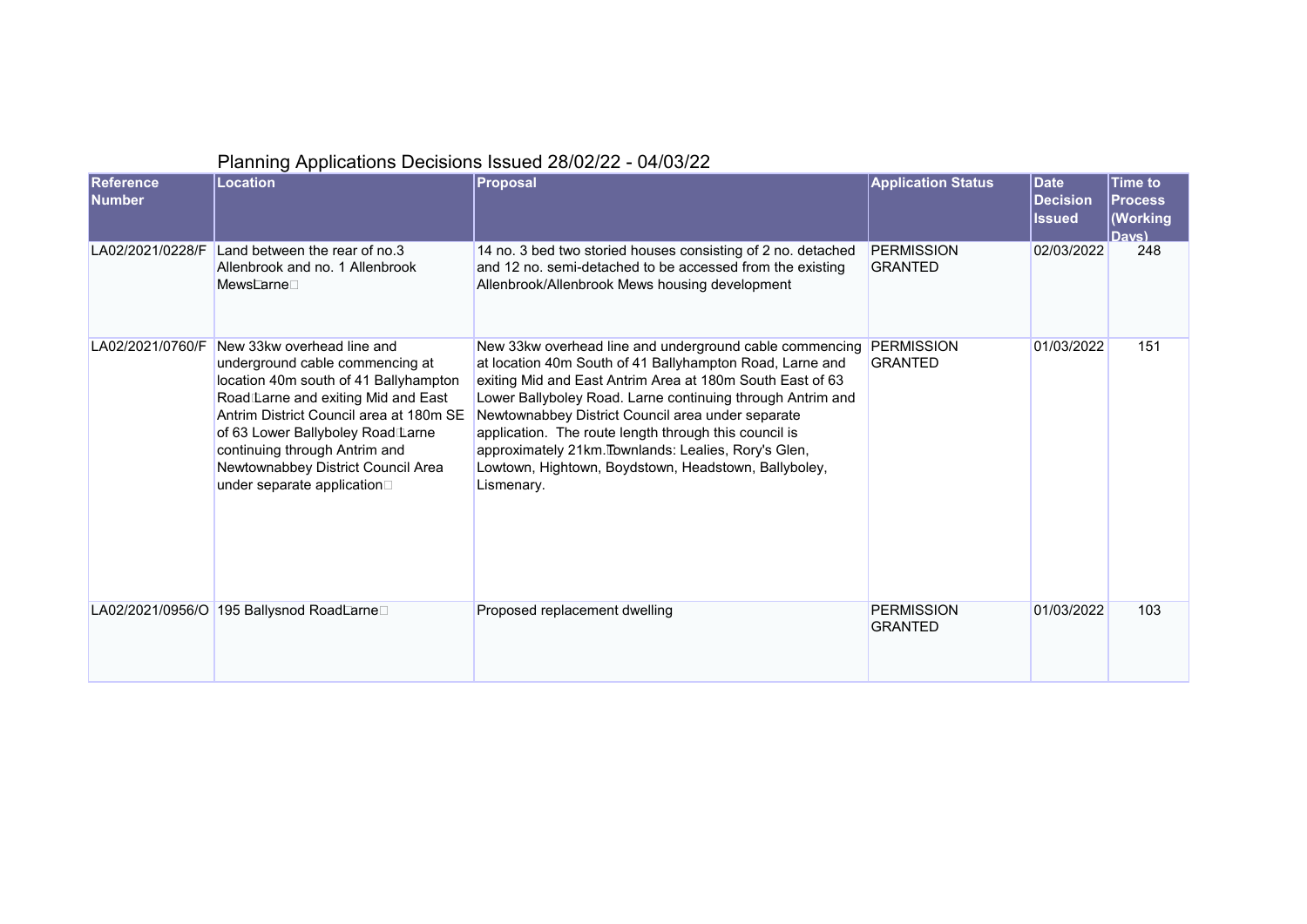| LA02/2021/0965/D(Ballykeel and Old Freehold townlands□<br>Larne Co Antrim. Haul route: Rory's<br>Glen Old Freehold Townlands□<br>Larne Co Antrim□ | Discharge of condition 7 of F/2013/0244/F - Proposed Wind<br>farm comprising of 7 no. wind turbines each with a maximum<br>base to blade tip height of 99.5 metres. - There shall be no<br>development activity, including any vegetation clearance,<br>during the bird breeding season (1 March to 31 August<br>inclusive) in any year unless agreed in writing with the Council<br>and NIEA Natural Environment Division. | <b>CONDITION</b><br><b>DISCHARGED</b> | 02/03/2022 | 103 |
|---------------------------------------------------------------------------------------------------------------------------------------------------|-----------------------------------------------------------------------------------------------------------------------------------------------------------------------------------------------------------------------------------------------------------------------------------------------------------------------------------------------------------------------------------------------------------------------------|---------------------------------------|------------|-----|
| LA02/2021/0988/O 65m West of 10 Aughaboy<br>RoadGlenarm                                                                                           | New dwelling and garage on the farm                                                                                                                                                                                                                                                                                                                                                                                         | <b>PERMISSION</b><br><b>GRANTED</b>   | 03/03/2022 | 97  |
| LA02/2021/1024/A 100 Main Street Cullybackey□<br>Ballymena BT42 1BW                                                                               | New replacement shop signage                                                                                                                                                                                                                                                                                                                                                                                                | <b>PERMISSION</b><br><b>GRANTED</b>   | 03/03/2022 | 92  |
| LA02/2021/1027/LB 100 Main Street Cullybackey□<br>Ballymena BT42 1BW                                                                              | New replacement shop signage                                                                                                                                                                                                                                                                                                                                                                                                | <b>PERMISSION</b><br><b>GRANTED</b>   | 03/03/2022 | 92  |
| LA02/2021/1078/O Site adjacent to 10 Drumadonaghy<br>Road Larne BT40 2TD                                                                          | Two storey domestic dwelling.                                                                                                                                                                                                                                                                                                                                                                                               | <b>PERMISSION</b><br><b>GRANTED</b>   | 03/03/2022 | 77  |
| LA02/2021/1084/F 89 Ballyconnelly Road Cullybackey□                                                                                               | Proposed single storey rear and side extension and new front PERMISSION<br>external porch to existing dwelling, new detached domestic<br>garage and extension of the site curtilage along the north<br>western boundary                                                                                                                                                                                                     | <b>GRANTED</b>                        | 28/02/2022 | 74  |
| LA02/2021/1094/A 166 Upper RoadGreenisland                                                                                                        | A static LCD double sided sign to replace a static printed sign<br>outside the church building at the roadside                                                                                                                                                                                                                                                                                                              | <b>PERMISSION</b><br><b>GRANTED</b>   | 01/03/2022 | 73  |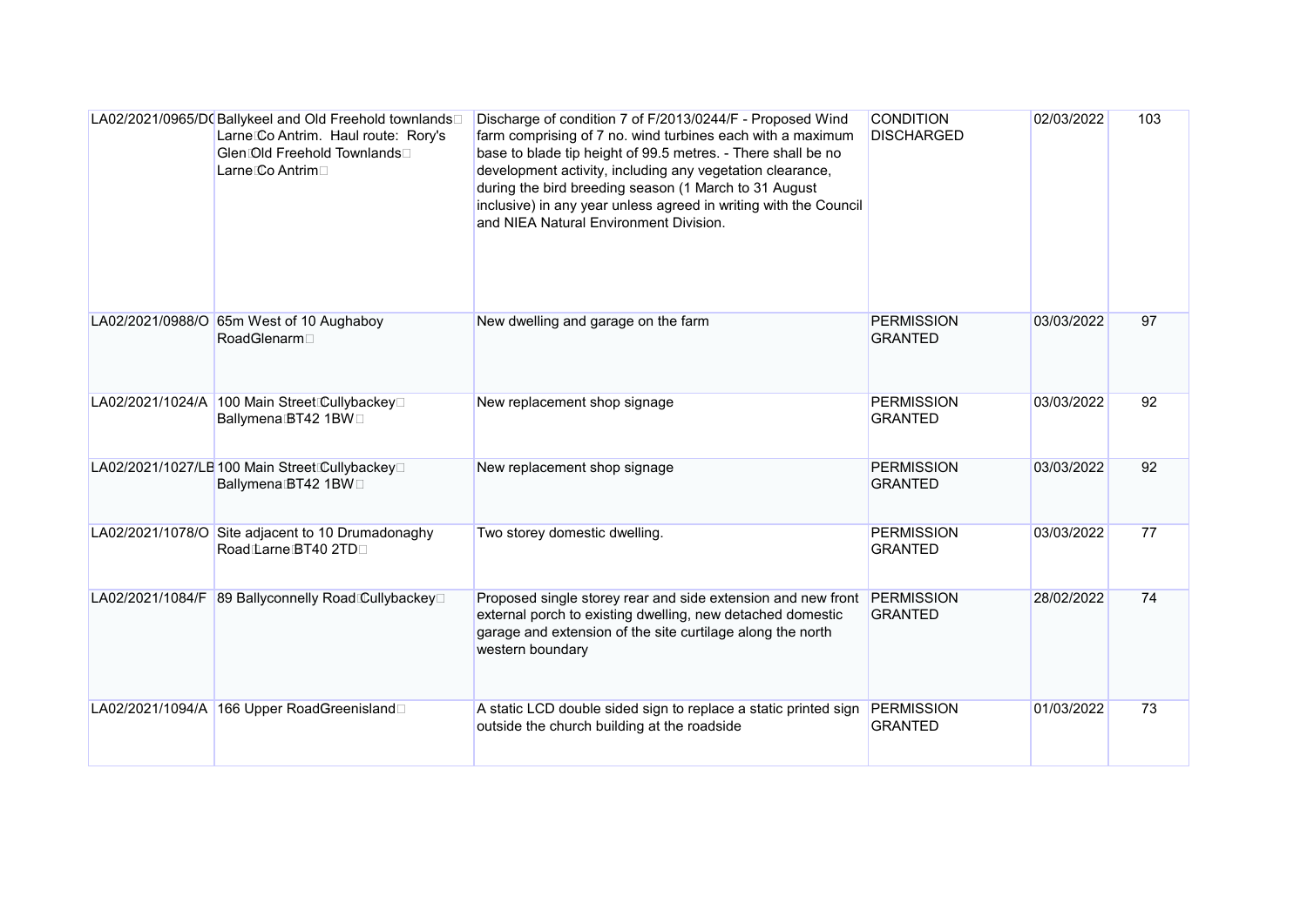|                  | LA02/2021/1095/RN Between 37 and 39 Ballymontenagh<br>RoadBallymena□                     | Erection of a new dwelling with a maximum ridge height of 7m PERMISSION<br>and replacement of existing garage, barn and stables.                                                                                                                                                                                                                        | <b>GRANTED</b>                      | 04/03/2022 | 76 |
|------------------|------------------------------------------------------------------------------------------|---------------------------------------------------------------------------------------------------------------------------------------------------------------------------------------------------------------------------------------------------------------------------------------------------------------------------------------------------------|-------------------------------------|------------|----|
|                  | LA02/2021/1107/F Lands immediately north of no.s 111-<br>117 Victoria RiseCarrickfergus□ | Erection of 9 dwellings (change of house type to site no.s 119, PERMISSION<br>120, 123, 124 & boundary changes to site no.s 121, 122 &<br>125 previously approved under LA02/2020/0076/F and<br>change of house type to approved site no.s 184 & 185<br>previously approved under LA02/2021/0039/F), landscaping<br>and all other associated site works | <b>GRANTED</b>                      | 04/03/2022 | 73 |
|                  | LA02/2021/1112/F 12 JoymountCarrickfergus□                                               | Change of use from office to house                                                                                                                                                                                                                                                                                                                      | <b>PERMISSION</b><br><b>GRANTED</b> | 03/03/2022 | 69 |
| LA02/2021/1119/F | Lands immediately west of no.s 86 &<br>147-159 Broadlands Carrickfergus□                 | 18 dwellings (change of house type to previously approved<br>site no.s 140-143, 146-149 & 156-166 under<br>LA02/2020/0859/F) including landscaping and all other<br>associated site works                                                                                                                                                               | <b>PERMISSION</b><br><b>GRANTED</b> | 04/03/2022 | 70 |
|                  | LA02/2021/1126/F 40m north of 25a Carncoagh Road□<br>Ballymena□                          | Change of use of existing commercial building to agricultural<br>and erection of new commercial building                                                                                                                                                                                                                                                | <b>PERMISSION</b><br><b>GRANTED</b> | 04/03/2022 | 66 |
| LA02/2021/1130/F | 16 Hannas Road Larne BT40 2SZ                                                            | Erection of a replacement Green House                                                                                                                                                                                                                                                                                                                   | <b>PERMISSION</b><br><b>GRANTED</b> | 03/03/2022 | 69 |
| LA02/2021/1142/F | 18m SE of Home Farm 34a Caherty<br>Road Broughshane <sup>[1]</sup>                       | Shed for housing sheep, feed and agricultural machinery<br>(Retrospective application)                                                                                                                                                                                                                                                                  | <b>PERMISSION</b><br><b>GRANTED</b> | 02/03/2022 | 63 |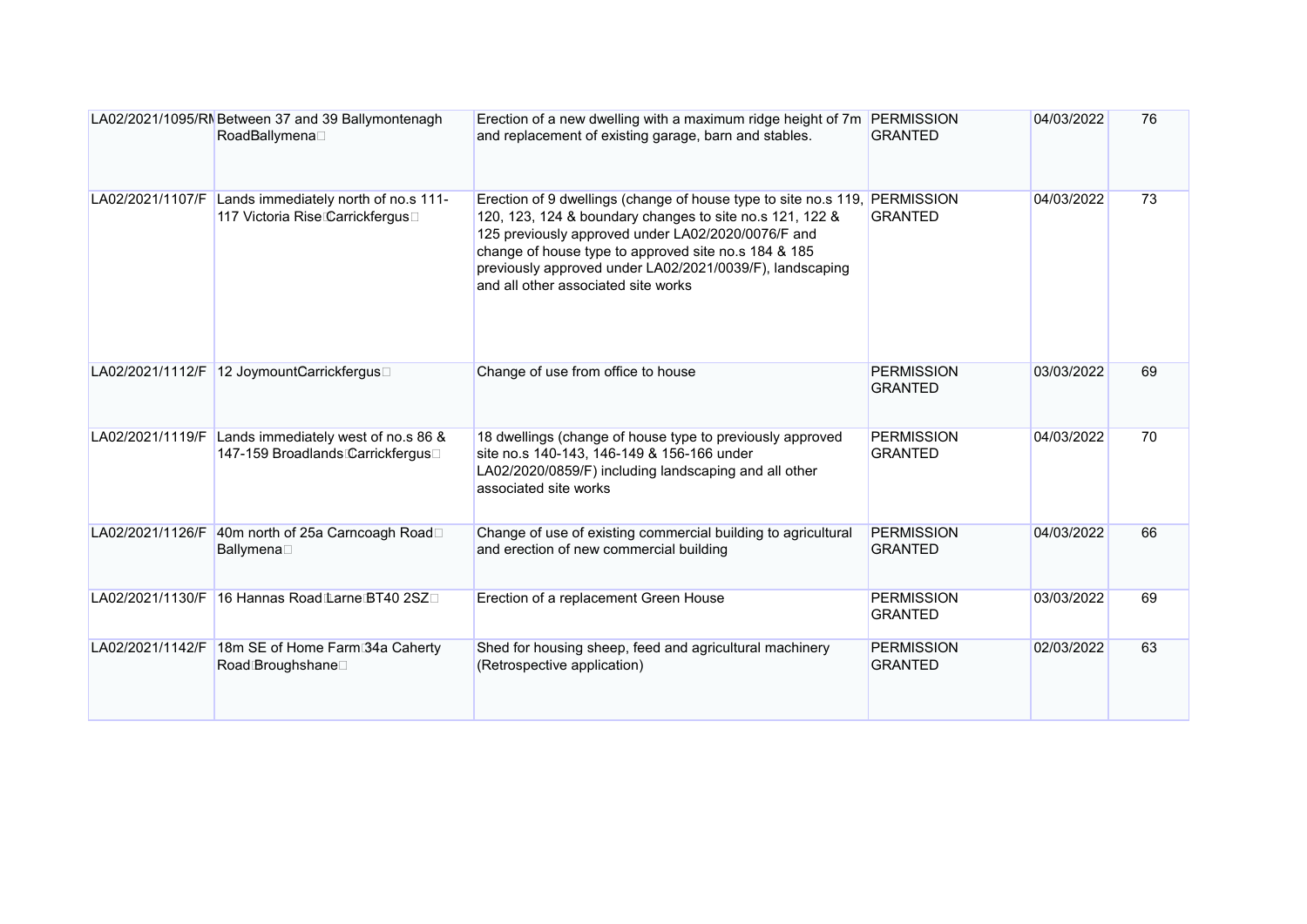|                  | LA02/2021/1203/F Unit 5Galgorm CourtRaphael<br>WayGalgormBallymena.  | Change of use from vacant first floor office to 1 no. two bed<br>apartment and 1 no. one bed apartment                               | <b>PERMISSION</b><br><b>GRANTED</b> | 02/03/2022 | 48 |
|------------------|----------------------------------------------------------------------|--------------------------------------------------------------------------------------------------------------------------------------|-------------------------------------|------------|----|
|                  | LA02/2021/1207/F 7 Hiltonstown Road Portglenone□                     | Re-model of existing bungalow and extension to provide new<br>kitchen living dining area and utility room.                           | <b>PERMISSION</b><br><b>GRANTED</b> | 01/03/2022 | 44 |
|                  | LA02/2021/1216/O 45m NE of 55 Loughbeg Road□<br>Toomebridge BT41 3TS | Dwelling & Garage (infill site)                                                                                                      | <b>PERMISSION</b><br><b>GRANTED</b> | 28/02/2022 | 42 |
|                  | LA02/2022/0001/F 6 Ballylumford Road Islandmagee□                    | Attic conversion and internal alterations to dwelling                                                                                | <b>PERMISSION</b><br><b>GRANTED</b> | 04/03/2022 | 46 |
| LA02/2022/0021/F | 30m North of 109 Garavghy Road□<br>Cullybackey□                      | Replacement dwelling for 109A Garvaghy Road and garage<br>with existing dwelling retained as store/shed ancillary to new<br>dwelling | <b>PERMISSION</b><br><b>GRANTED</b> | 02/03/2022 | 36 |
| LA02/2022/0023/F | 63 Church Road Glenwherry<br>Ballymena□                              | Renovations to vacant dwelling including raising of ridge<br>height and alteration of window and door openings                       | <b>PERMISSION</b><br><b>GRANTED</b> | 28/02/2022 | 33 |
|                  | LA02/2022/0037/F 7 Bashford Park Road Carrickfergus□                 | Proposed detached garage and garden store to rear of<br>dwelling                                                                     | <b>PERMISSION</b><br><b>GRANTED</b> | 01/03/2022 | 28 |
|                  | LA02/2022/0039/F 14 Hartley Hall Green Greenisland□                  | Single storey rear sunroom extension                                                                                                 | <b>PERMISSION</b><br><b>GRANTED</b> | 28/02/2022 | 27 |
| LA02/2022/0040/F | Site adjacent to 49 Drumcrow Road□<br>Glenarm <sup>[1]</sup>         | Single storey detached dwelling and garage                                                                                           | <b>PERMISSION</b><br><b>GRANTED</b> | 28/02/2022 | 26 |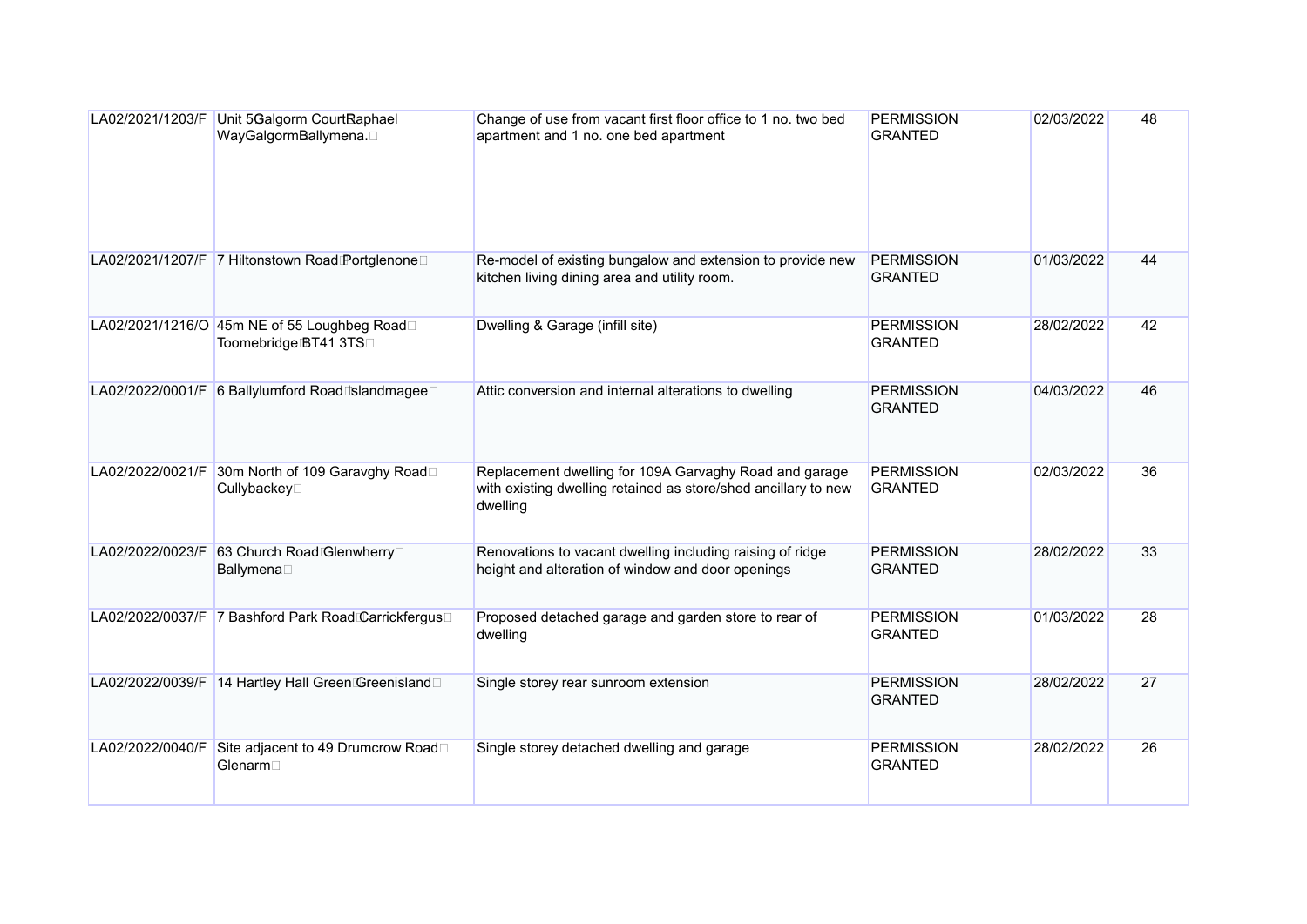|                  | LA02/2022/0043/F 25-27 Church StreetBallymena□                                                                    | Reconfiguration of internal layout to accommodate new office<br>space (ground floor & first floor) with new shopfront and<br>decorative alterations to front facade              | <b>PERMISSION</b><br><b>GRANTED</b> | 28/02/2022 | 25 |
|------------------|-------------------------------------------------------------------------------------------------------------------|----------------------------------------------------------------------------------------------------------------------------------------------------------------------------------|-------------------------------------|------------|----|
| LA02/2022/0044/F | 60m NW of 82 Granagh<br>RoadCullybackey□                                                                          | Erection of garage                                                                                                                                                               | <b>PERMISSION</b><br><b>GRANTED</b> | 28/02/2022 | 25 |
| LA02/2022/0046/O | 16m East of 52 Clonetrace<br>RoadBroughshaneBallymena□                                                            | Replacement dwelling and garage                                                                                                                                                  | <b>PERMISSION</b><br><b>GRANTED</b> | 28/02/2022 | 25 |
|                  | LA02/2022/0048/A 25-27 Church Street Ballymena                                                                    | Face mounted backlit lettering (directly above shopfront) and<br>2 no. projecting fixed sign to right of shop front at higher level<br>(1 no. non illuminated and 1 no. backlit) | <b>PERMISSION</b><br><b>GRANTED</b> | 02/03/2022 | 27 |
|                  | LA02/2022/0053/F 26 Lisnahilt Road Broughshane                                                                    | Single storey side extension to dwelling along with new<br>integral garage with utility incorporated within                                                                      | <b>PERMISSION</b><br><b>GRANTED</b> | 28/02/2022 | 21 |
| LA02/2022/0055/F | Site adjacent to 24 Milltown Road□<br>Portglenone□                                                                | Dwelling on a farm with detached garge                                                                                                                                           | <b>PERMISSION</b><br><b>GRANTED</b> | 04/03/2022 | 26 |
| LA02/2022/0056/F | Sites 4 & 7 Knowehead Close□<br>Knowehead Road Broughshane<br>(formerly known as lands opposite<br>Rossland Park) | Change of house types for sites 4 & 7 from previous approval<br>G/2011/0454/F( to create 2 detached 2 storey dwellings)                                                          | <b>PERMISSION</b><br><b>GRANTED</b> | 03/03/2022 | 24 |
| LA02/2022/0066/F | 30m South-West of 10 Aughaboy<br>Road Glenarm Ballymena BT44<br>$ODZ\square$                                      | New Agricultural Shed (Retrospective)                                                                                                                                            | <b>PERMISSION</b><br><b>GRANTED</b> | 04/03/2022 | 24 |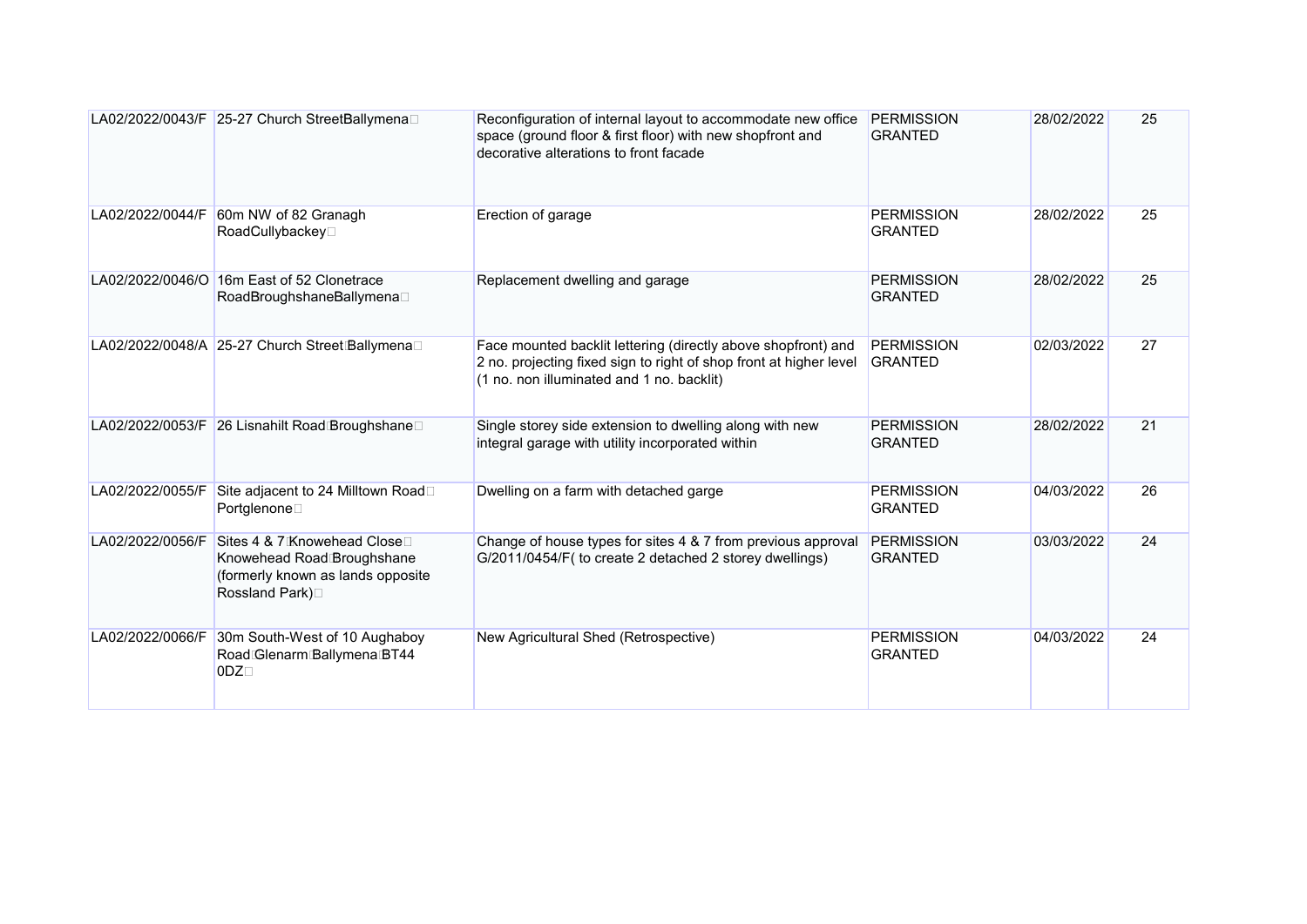| LA02/2022/0077/D(Lands between Kilroot Power Station<br>(the Power Station) at Carrickfergus and<br>the Belfast Transmission (Gas) Pipeline<br>(BTP) running east/west across the<br>north of Carrickfergus traversing the<br>Townlands of Kilroot□ | Discharge of conditions 20 and 21 of LA02/2020/0417/F in<br>relation to a Traffic Management Plan                                                        | <b>CONDITION</b><br><b>DISCHARGED</b>        | 04/03/2022 | 20 |
|-----------------------------------------------------------------------------------------------------------------------------------------------------------------------------------------------------------------------------------------------------|----------------------------------------------------------------------------------------------------------------------------------------------------------|----------------------------------------------|------------|----|
| LA02/2022/0087/NN60 Main Street Broughshane□                                                                                                                                                                                                        | NMC to LA02/2021/0848/F - To provide a render finish to the<br>new gable adjacent to no. 62 Main Street, Broughshane,<br>instead of a stone clad finish. | <b>NON MATERIAL</b><br><b>CHANGE GRANTED</b> | 03/03/2022 | 18 |
| LA02/2022/0128/LD64 Whappstown RoadMoorefields□<br><b>Ballymena BT42 3DB</b> □                                                                                                                                                                      | Single storey rear utility room extension with minor internal<br>alterations to existing dwelling                                                        | <b>PERMITTED</b><br><b>DEVELOPMENT</b>       | 03/03/2022 |    |
|                                                                                                                                                                                                                                                     |                                                                                                                                                          |                                              |            |    |